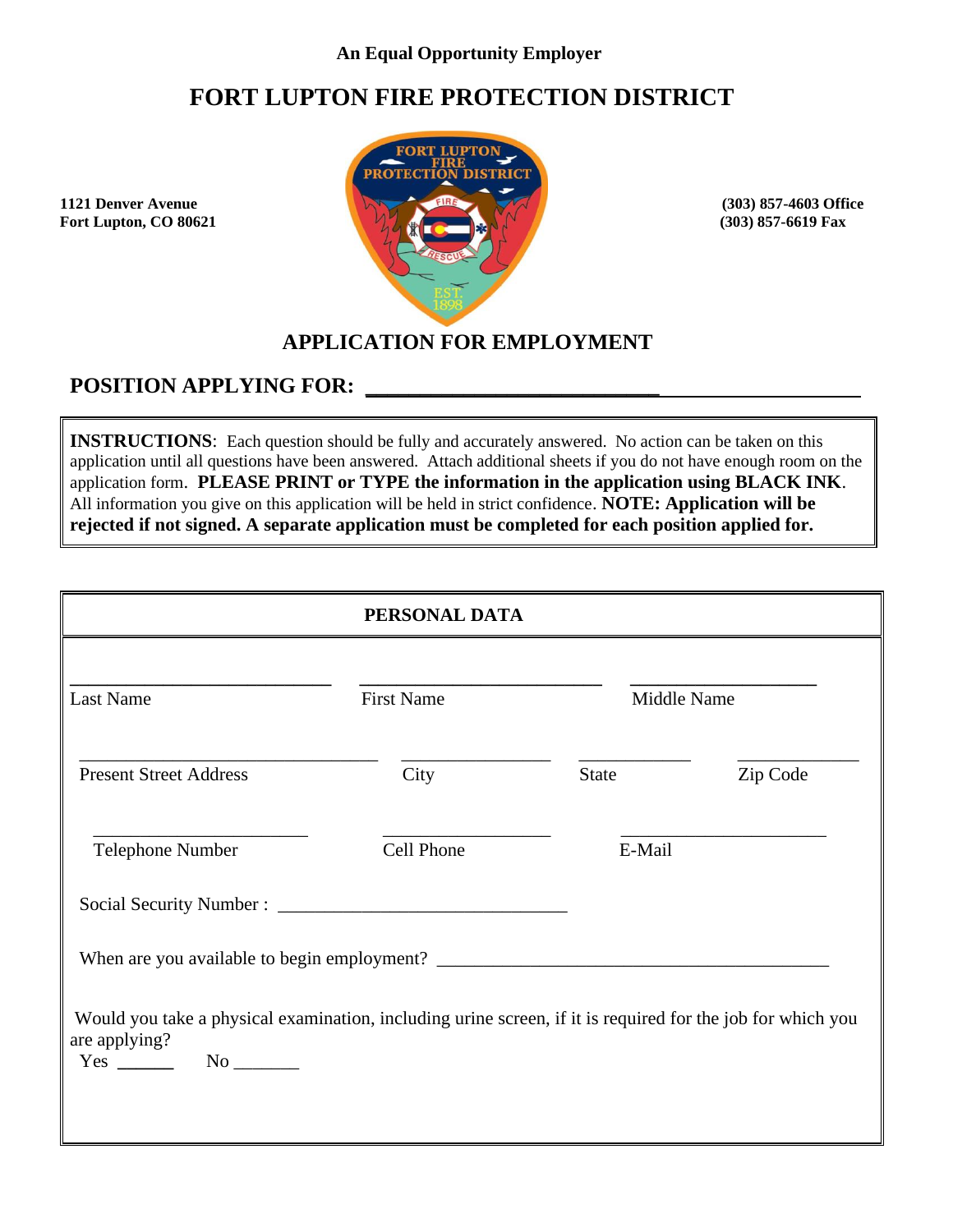| <b>GENERAL INFORMATION</b>                                                                                                                                                                                                                                                          |  |  |  |  |  |
|-------------------------------------------------------------------------------------------------------------------------------------------------------------------------------------------------------------------------------------------------------------------------------------|--|--|--|--|--|
|                                                                                                                                                                                                                                                                                     |  |  |  |  |  |
| Current Emergency Medical Services Certification/Level: _________________________                                                                                                                                                                                                   |  |  |  |  |  |
| Have you ever been convicted of, plead guilty to, or plead no contest to any law offense, or are there any<br>charges pending against you? You may omit traffic violations which you paid a fine of \$100.00 or less<br><u> 1989 - Johann Stoff, amerikansk politiker (d. 1989)</u> |  |  |  |  |  |
| Are you now or do you expect to be engaged in any other business or employment?<br><u> 1989 - Johann Barbara, martxa al III-lea (h. 1989).</u><br>,我们也不能在这里的时候,我们也不能在这里的时候,我们也不能在这里的时候,我们也不能会在这里的时候,我们也不能会在这里的时候,我们也不能会在这里的时候,我们也不能                                                 |  |  |  |  |  |
|                                                                                                                                                                                                                                                                                     |  |  |  |  |  |
| Branch: Status: Status: Discharge Type: Manual Article of Status: Discharge Type:                                                                                                                                                                                                   |  |  |  |  |  |
| Dates: From: To: To:                                                                                                                                                                                                                                                                |  |  |  |  |  |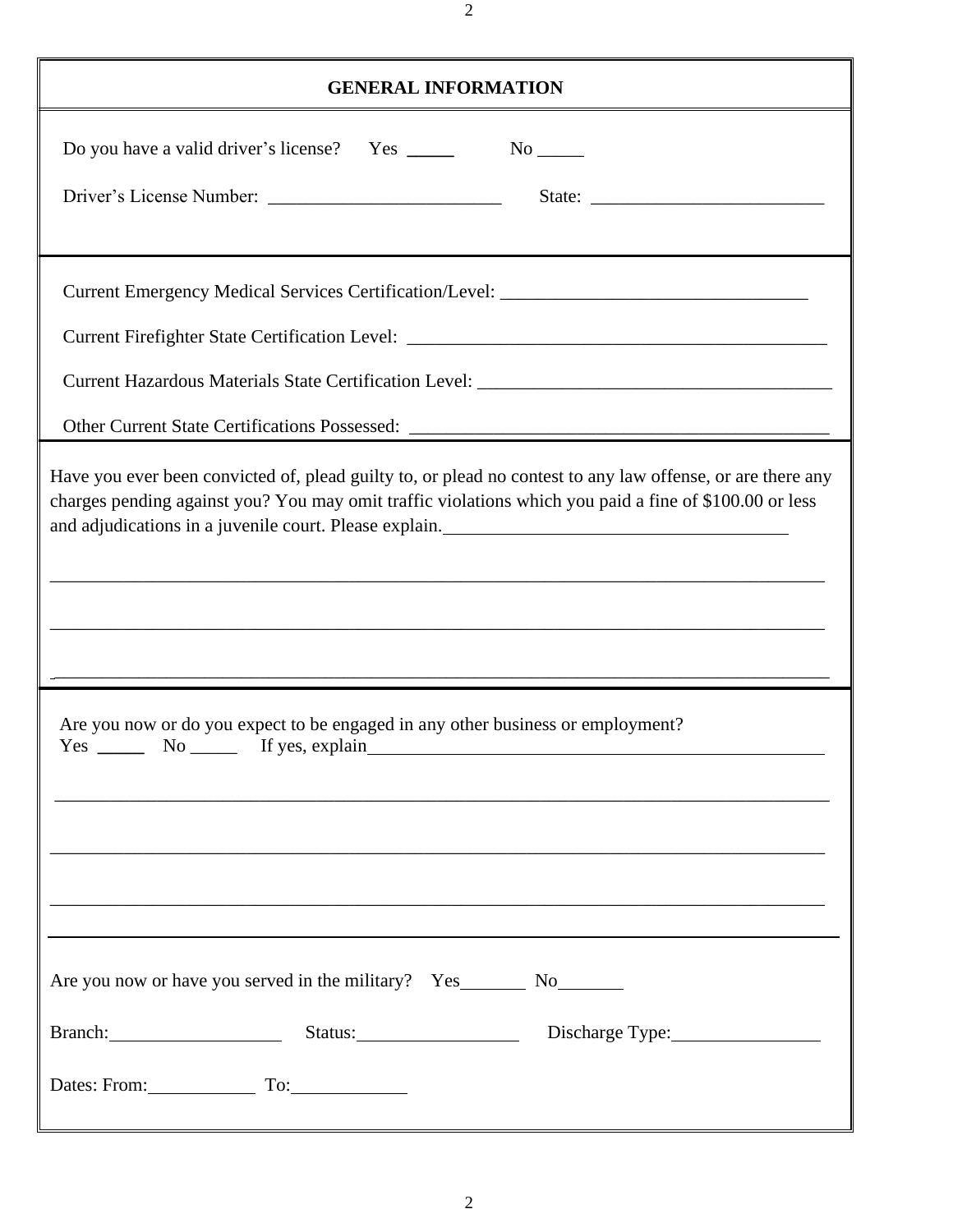| <b>EDUCATION</b>                     |                            |                                           |
|--------------------------------------|----------------------------|-------------------------------------------|
| Name, address and location of school | Highest grade<br>completed | Did you<br>graduate? GED<br>Certificate # |
| High School/GED:                     |                            |                                           |
|                                      |                            |                                           |
|                                      |                            |                                           |
|                                      |                            |                                           |
|                                      |                            |                                           |
|                                      |                            |                                           |
|                                      |                            |                                           |
|                                      |                            |                                           |

| <b>Additional Educational/Vocational/Technical Training</b> | <b>Courses</b> | <b>Completed</b> |
|-------------------------------------------------------------|----------------|------------------|
| School:                                                     |                |                  |
| School:                                                     |                |                  |
| School:                                                     |                |                  |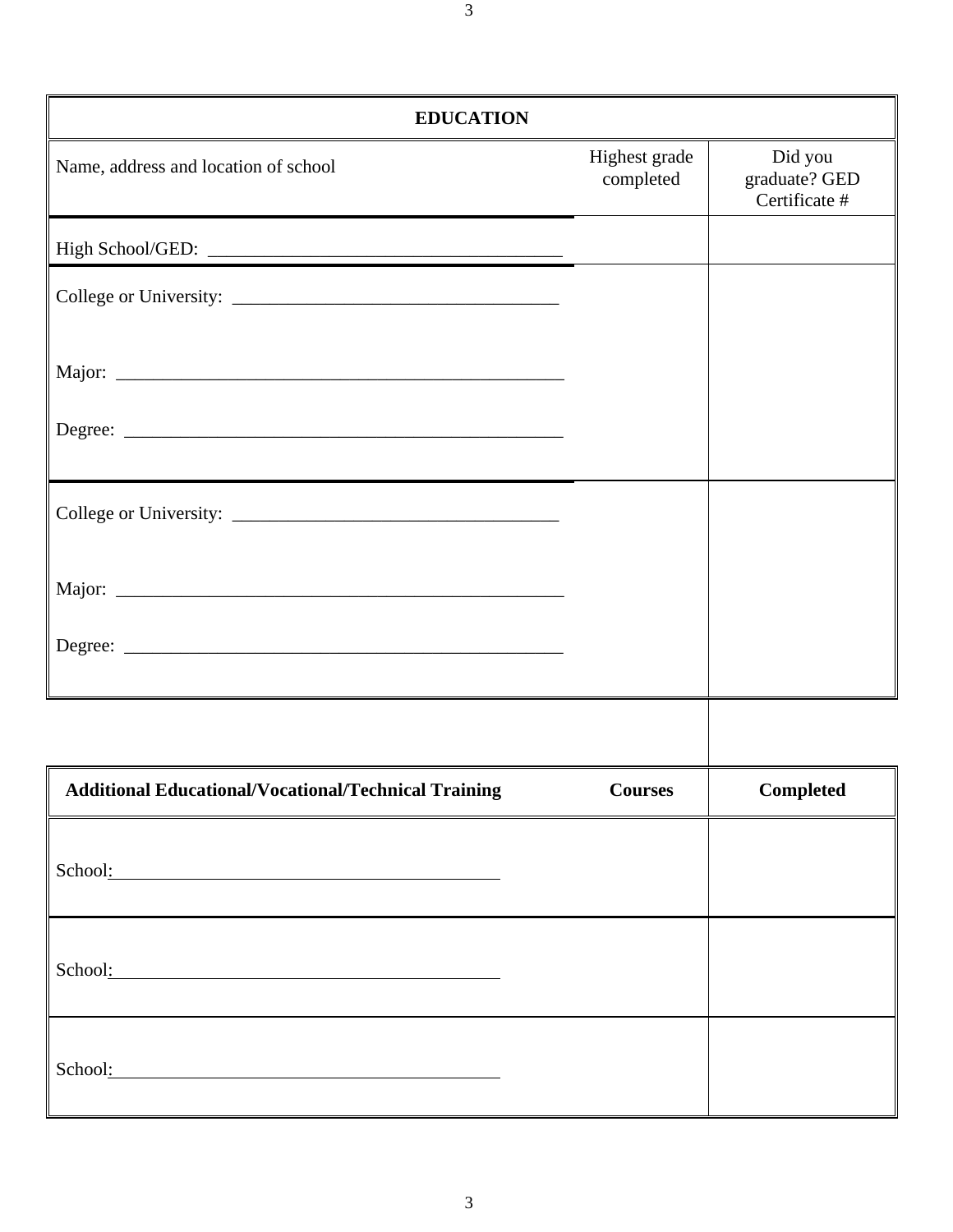#### **WORK HISTORY**

List names of employers in consecutive order with present or last employer listed first. Account for **all** periods of time including military service, volunteer service, and any periods of unemployment. If self-employed, give firm name and supply business references. Describe the positions you held to give a clear picture of the duties you have performed. Part of the evaluation of your application may be based on your work history. If you worked in any position under another name, please give name(s).

**Please give month and year for dates of employment.**

| Address: City: City: State: Zip: Zip:                                                  |  |  |  |  |  |
|----------------------------------------------------------------------------------------|--|--|--|--|--|
|                                                                                        |  |  |  |  |  |
| Dates Employed: Start: __________________                                              |  |  |  |  |  |
|                                                                                        |  |  |  |  |  |
| Duties: <u>Duties:</u> <b>Example 2018</b>                                             |  |  |  |  |  |
| Reason for Leaving: <u>New York: and Southern Community of the Season for Leaving:</u> |  |  |  |  |  |

| Position/Title:            |  |  |                      |  |
|----------------------------|--|--|----------------------|--|
| Dates Employed: Start:     |  |  | End: $\qquad \qquad$ |  |
|                            |  |  |                      |  |
|                            |  |  |                      |  |
| <b>Reason for Leaving:</b> |  |  |                      |  |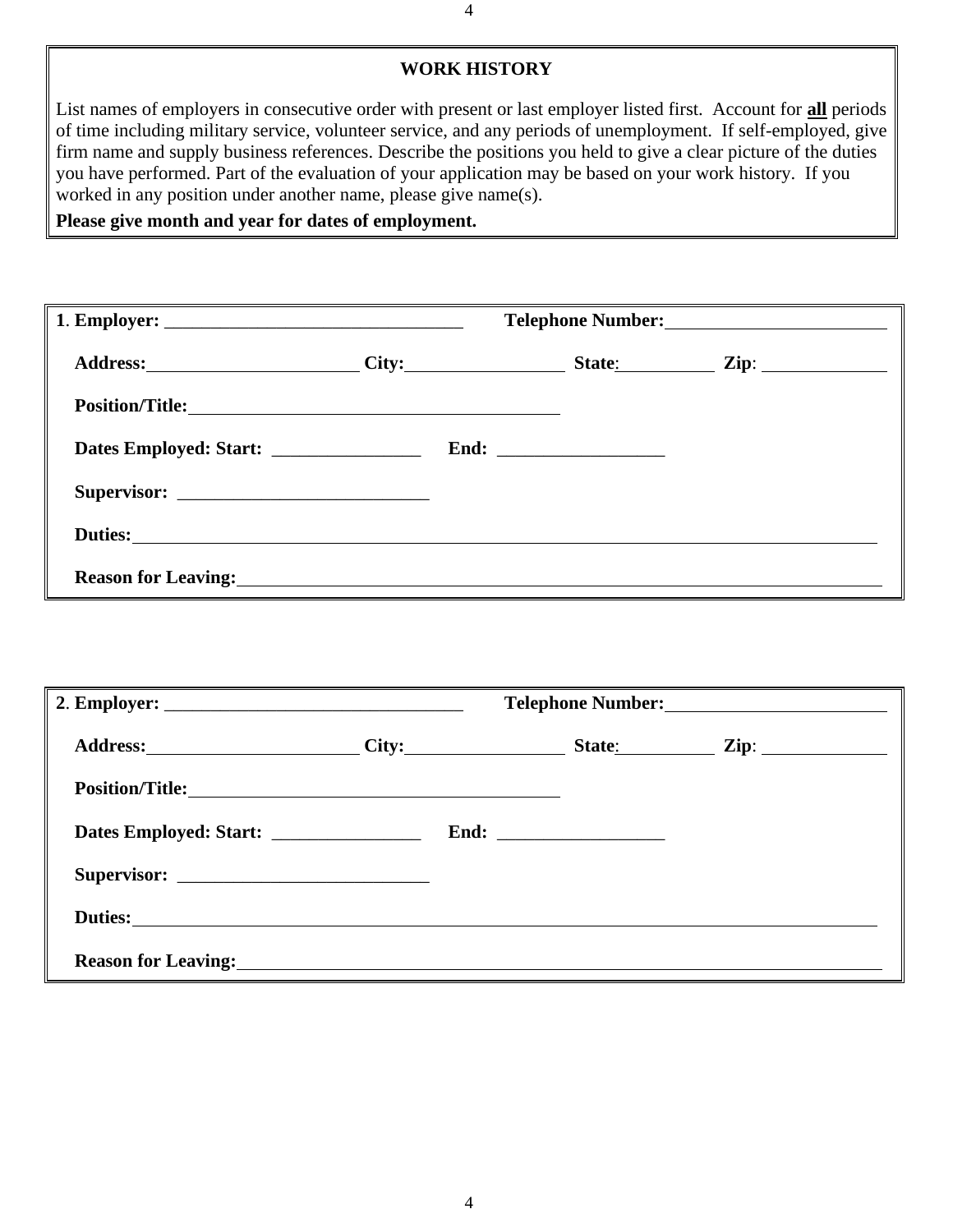5

| Address: City: City: State: Zip: Zip:                                                                                                                                                                                                |  |  |                    |  |
|--------------------------------------------------------------------------------------------------------------------------------------------------------------------------------------------------------------------------------------|--|--|--------------------|--|
| Position/Title:                                                                                                                                                                                                                      |  |  |                    |  |
| Dates Employed: Start: ________________                                                                                                                                                                                              |  |  | $\text{End:}\quad$ |  |
|                                                                                                                                                                                                                                      |  |  |                    |  |
|                                                                                                                                                                                                                                      |  |  |                    |  |
| Reason for Leaving: <u>contract and a series of the series of the series of the series of the series of the series of the series of the series of the series of the series of the series of the series of the series of the seri</u> |  |  |                    |  |

| Dates Employed: Start: ___________________ |  |  |  |  |
|--------------------------------------------|--|--|--|--|
|                                            |  |  |  |  |
|                                            |  |  |  |  |
|                                            |  |  |  |  |

| Dates Employed: Start: _________________ |  |  |  |  |
|------------------------------------------|--|--|--|--|
|                                          |  |  |  |  |
|                                          |  |  |  |  |
|                                          |  |  |  |  |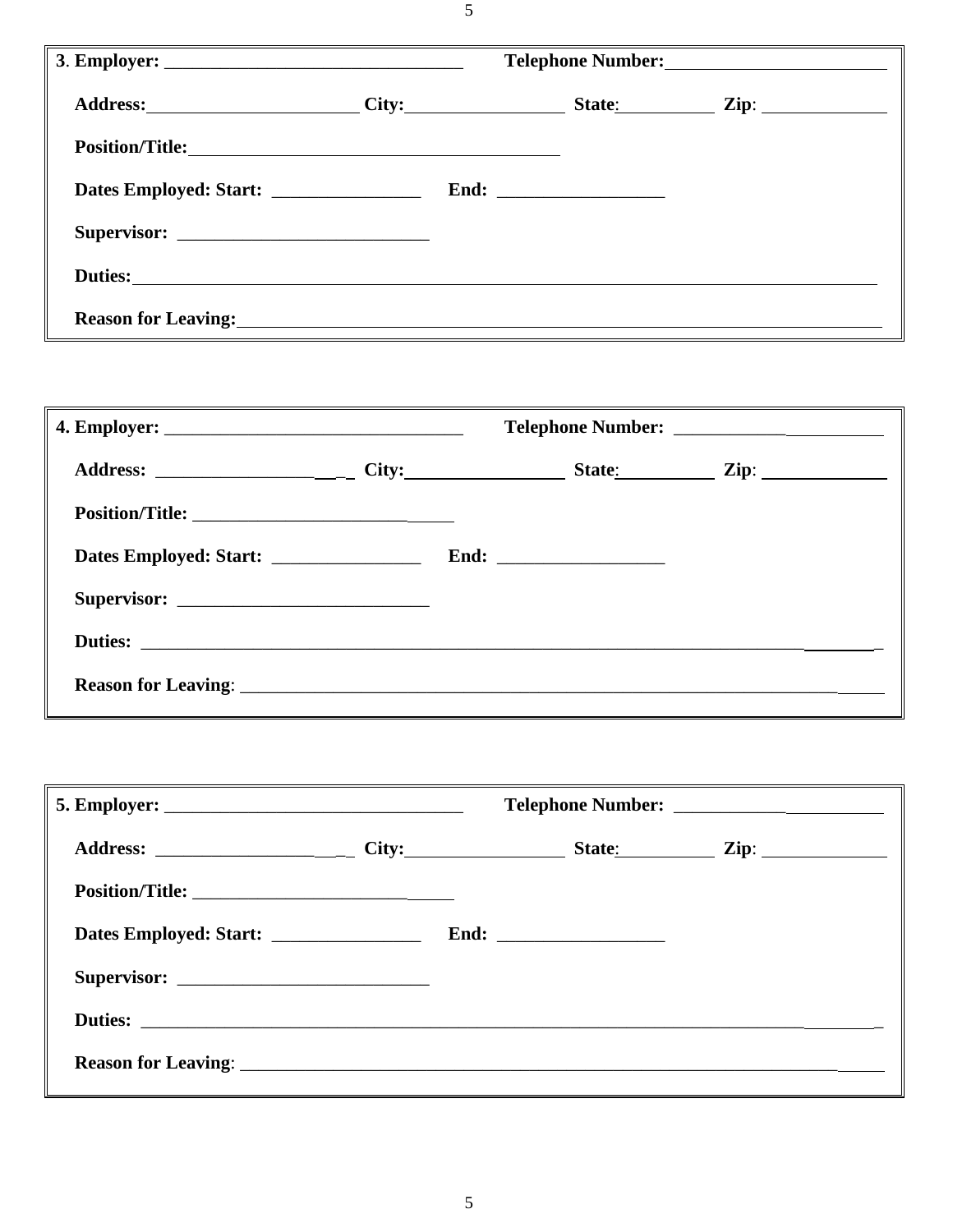| Dates Employed: Start: _________________ |  |  |  |  |
|------------------------------------------|--|--|--|--|
|                                          |  |  |  |  |
|                                          |  |  |  |  |
|                                          |  |  |  |  |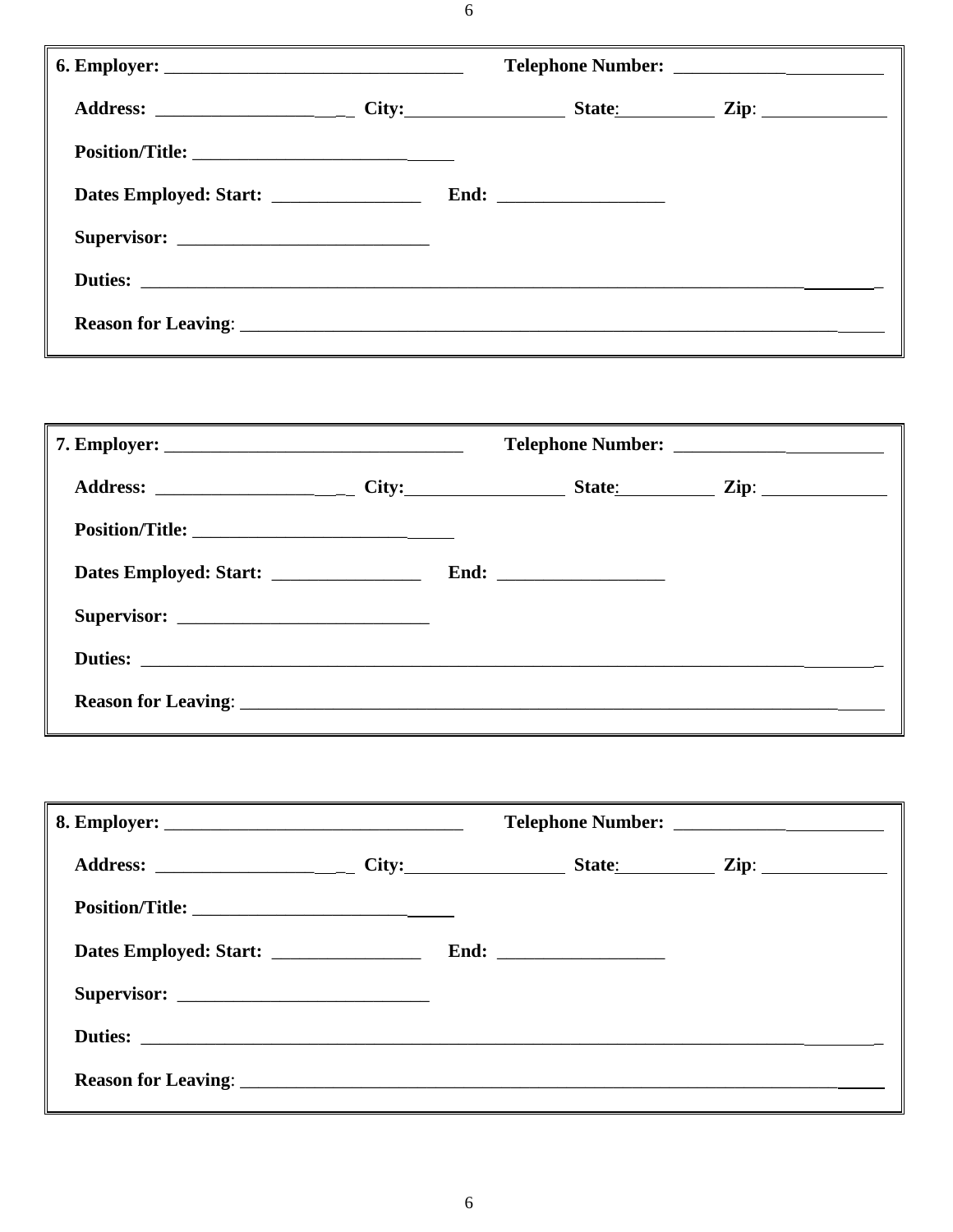| Duties: |  |  |  |  |
|---------|--|--|--|--|
|         |  |  |  |  |

|  |  |  | State: Zip: 2001 |  |
|--|--|--|------------------|--|
|  |  |  |                  |  |
|  |  |  |                  |  |
|  |  |  |                  |  |
|  |  |  |                  |  |
|  |  |  |                  |  |

| <b>REFERENCES</b>                                         |         |       |            |  |  |  |  |
|-----------------------------------------------------------|---------|-------|------------|--|--|--|--|
| Give three references, not relatives or former employers. |         |       |            |  |  |  |  |
| Name                                                      | Address | Phone | Occupation |  |  |  |  |
|                                                           |         |       |            |  |  |  |  |
|                                                           |         |       |            |  |  |  |  |
|                                                           |         |       |            |  |  |  |  |